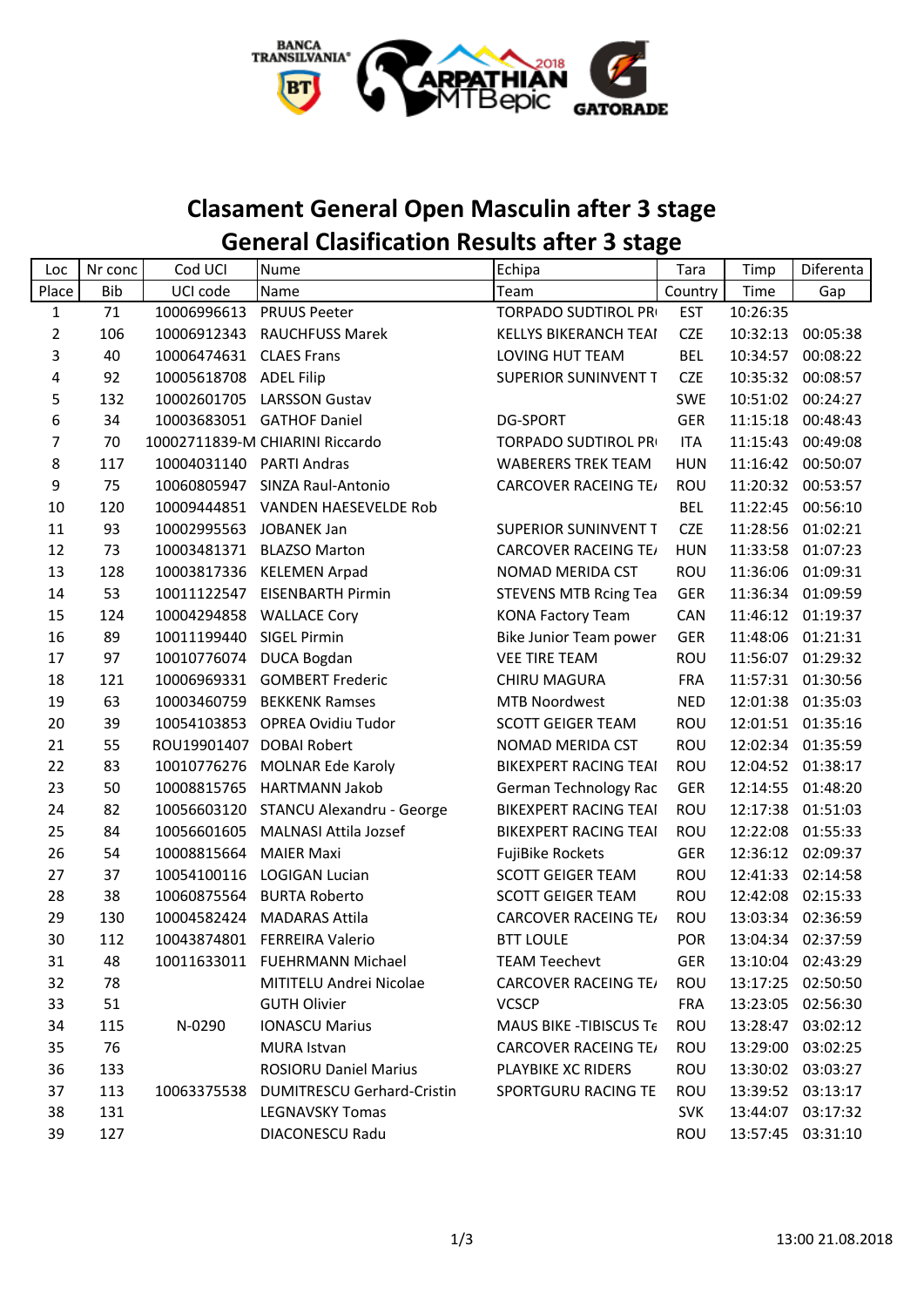

| 40 | 26             | JIDOVU Cristian               | <b>CS TIBISCUS</b>           | ROU        |          | 13:58:02 03:31:27 |
|----|----------------|-------------------------------|------------------------------|------------|----------|-------------------|
| 41 | 19             | SOBENNICOV Andrei             | MTB.MD                       | ROU        | 13:59:29 | 03:32:54          |
| 42 | 99             | <b>KOLOMEETS Anatoly</b>      |                              | <b>RUS</b> | 14:01:09 | 03:34:34          |
| 43 | 98             | <b>LEHACI Daniel</b>          | MCV CLUB VEJLE DENM.         | ROU        | 14:01:53 | 03:35:18          |
| 44 | 87             | PARASCHIVU Sergiu             | <b>CARCOVER RACEING TE/</b>  | ROU        | 14:04:08 | 03:37:33          |
| 45 | 10             | <b>CIOBANIUC Ciprian</b>      |                              | <b>ESP</b> | 14:17:27 | 03:50:52          |
| 46 | 22             | <b>MUNTEAN Paul</b>           | <b>ACS VELOCITAS</b>         | ROU        | 14:35:35 | 04:09:00          |
| 47 | 8              | PREDA Razvan                  | <b>MPM PROMOUNTAIN</b>       | ROU        | 14:43:33 | 04:16:58          |
| 48 | 18             | <b>APRODU Petru</b>           | MTB.MD                       | ROU        | 14:45:47 | 04:19:12          |
| 49 | 66             | CATOIU Andrei                 | <b>XC RIDERS</b>             | ROU        | 14:58:11 | 04:31:36          |
| 50 | 12             | <b>SIMION Sabin</b>           | <b>HPM IASI</b>              | ROU        | 14:58:29 | 04:31:54          |
| 51 | 16             | <b>VALLEE Rene</b>            | LA FORESTIERE                | <b>FRA</b> | 14:59:01 | 04:32:26          |
| 52 | 32             | SNOBEL Zdenek                 | <b>BIKOMATIC</b>             | <b>CZE</b> | 15:01:48 | 04:35:13          |
| 53 | 17             | PAL Bogdan Sebastian          | MTB RACING EAGLE             | ROU        | 15:03:01 | 04:36:26          |
| 54 | 77             | <b>KECSKES David</b>          | <b>CARCOVER RACEING TE/</b>  | ROU        | 15:05:03 | 04:38:28          |
| 55 | 100            | <b>RYABININ Petr</b>          |                              | <b>RUS</b> | 15:05:56 | 04:39:21          |
| 56 | 86             | <b>GREC Georgian</b>          |                              | ROU        | 15:07:52 | 04:41:17          |
| 57 | 15             | <b>CIUMER Maxim</b>           | MTB.MD                       | ROU        | 15:10:59 | 04:44:24          |
| 58 | 11             | <b>CATALIN Maxim</b>          | <b>EVERGREEN BIKING TEA</b>  | ROU        | 15:28:57 | 05:02:22          |
| 59 | 60             | <b>SANDU Marc</b>             |                              | ROU        | 15:30:24 | 05:03:49          |
| 60 | 85             | SEMERAD Ondrej                | <b>VELO</b>                  | <b>CZE</b> | 15:30:46 | 05:04:11          |
| 61 | 88             | <b>SASU Robert</b>            | <b>SCOTT GEIGER TEAM</b>     | ROU        | 15:32:13 | 05:05:38          |
| 62 | 42             | <b>COMYN Hans</b>             | <b>BIKEXPERT RACING TEAI</b> | <b>BEL</b> | 15:35:48 | 05:09:13          |
| 63 | 129            | <b>CANTOR Ilya</b>            | <b>TRIFORECE</b>             | <b>USA</b> | 15:48:18 | 05:21:43          |
| 64 | 13             | <b>MLOTEK Dariusz</b>         | <b>SGR SPECIALIZED</b>       | <b>POL</b> | 15:48:33 | 05:21:58          |
| 65 | 47             | <b>HEGGLIN Kurt</b>           |                              | SUI        | 16:07:46 | 05:41:11          |
| 66 | 28             | <b>NAGY Tiberiu</b>           | <b>VELOCITAS</b>             | ROU        | 16:13:44 | 05:47:09          |
| 67 | 23             | <b>COCIUBA Teofil</b>         | SPORT COMPETITION            | ROU        | 16:29:04 | 06:02:29          |
| 68 | 94             | <b>NEAGA Lucian</b>           | <b>VELOX CYCLING TEAM</b>    | ROU        | 16:30:55 | 06:04:20          |
| 69 | 35             | <b>DUDEK Bo Kamp</b>          | <b>BG-BIKE / WTB / ROOBA</b> | <b>DEN</b> | 16:41:21 | 06:14:46          |
| 70 | 80             | <b>GHEDUZZI Ulisse</b>        | <b>SCOTT GEIGER TEAM</b>     | <b>ITA</b> | 16:42:55 | 06:16:20          |
| 71 | 58             | JIPA Razvan - Andrei          | <b>EVERGREEN BIKING TEA</b>  | ROU        | 16:54:02 | 06:27:27          |
| 72 | 7              | ALEXANDRU Stefan Nicolae      | MTB RACING EAGLE             | ROU        | 16:57:53 | 06:31:18          |
| 73 | 49             | <b>TEBEICA Tiberiu</b>        | <b>BIKEXPERT RACING TEAI</b> | ROU        | 17:04:34 | 06:37:59          |
| 74 | 5              | <b>DRAGAN Oliver</b>          | <b>EXPLORER BIKE TEAM</b>    | ROU        | 17:06:33 | 06:39:58          |
| 75 | 74             | <b>STELLA David</b>           | <b>VELO</b>                  | <b>CZE</b> | 17:27:33 | 07:00:58          |
| 76 | 30             | <b>MANASTIREANU George</b>    | Sportul Pentru Tine          | ROU        |          | 17:59:39 07:33:04 |
| 77 | 118            | <b>VALENTIN lancu</b>         | <b>BIKEXPERT RACING TEAI</b> | ROU        | 18:02:47 | 07:36:12          |
| 78 | 90             | SANDU Mugurel                 | <b>SCOTT GEIGER TEAM</b>     | ROU        | 18:07:30 | 07:40:55          |
| 79 | 64             | <b>CAMPIAN Horatiu - Alin</b> | FREERIDER.RO                 | ROU        | 18:54:31 | 08:27:56          |
| 80 | 104            | DOBSOVIC Vojtech              | <b>KELLYS BIKERANCH TEAI</b> | <b>CZE</b> | 18:54:54 | 08:28:19          |
| 81 | 95             | <b>OLARU Mircea</b>           |                              | ROU        | 19:54:31 | 09:27:56          |
| 82 | 116            | <b>GOLDRING Jeno</b>          | MESTERBIKE575 TEAM           | <b>HUN</b> |          | 20:07:14 09:40:39 |
| 83 | $\overline{2}$ | LAZAR Mihai                   |                              | ROU        | 20:14:13 | 09:47:38          |